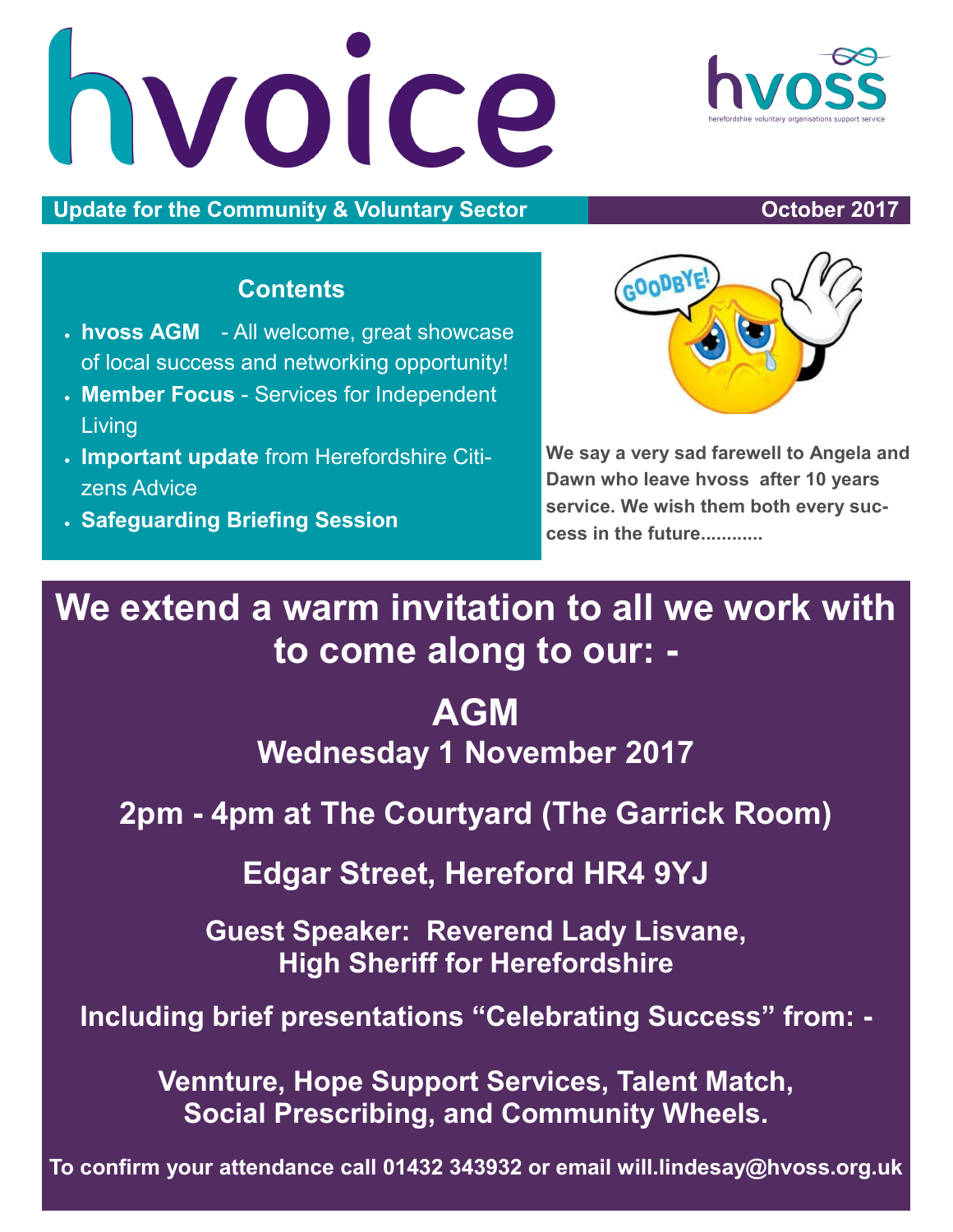# **Member Focus Services for Independent Living (SIL)**

**..An opportunity for hvoss members to inform future direction**



**SIL has been part of the 3rd sector landscape in Herefordshire since 1996, when the organisation was formed by a group of disabled people coming together, through the direction of the Herefordshire Group for Improved Living for Disabled People (GILD), to campaign for the introduction and roll out of Direct Payments, and to support the people in receipt of them. We are still a 'Users Led Organisation' with over 50% of our Board of Trustees being disabled people.**

**Since then SIL has grown to be one the largest Herefordshire based third sector organisations, employing over 120 staff and supporting hundreds of disabled people via our Independent Living @ Home, Direct Payment Support, Wellbeing Information and Signposting and Shopmobility services. ur mission is to 'Provide individual care and support services empowering people to lead an independent life at home'.** 

**We champion the social model of disability and offer our services to all disabled people, irrespective of their particular diagnosis or condition.**

**In the last few years SIL, along with all third sector organisations, has had to streamline its internal structures and reduce cost to ensure it can flourish during times of austerity. Part of this has been looking at how we can best work with other agencies and organisations to maximise our effectiveness. We work closely with the commissioning authorities in Herefordshire and in Torfaen, South Wales, where we have a satellite office.**

**We are open to any ideas and partnerships that will help improve the independence of disabled people and the quality of services that support them.**

**SIL are committed to working with hvoss to ensure we have a robust 3rd sector infrastructure and support organisation, and a coordinated voice representing and championing the work of the sector. It is more important than ever at the moment to maximise the efficiency and effectiveness of the sector as we all try to cope with scarce resources. hvoss plays a vital role in this, by maintaining an overview of the sector, highlighting potential partnership opportunities and duplication of effort.**

**I personally believe that hvoss can extend the support and representation it offers to some of the medium and larger size organisations in the county, but that we need a bigger commitment from those organisations to allow this to happen. Will Lindesay and I have had some initial discussions about how to move this forward and I am proposing a meeting/workshop for Chief Executives, the heads of 3rd sector organisations in the county to discuss what support hvoss can offer in the future, and what commitment, financial and otherwise, we can provide in return.** Please come and join Will Lindesay and I on **Tuesday 14th November 2 - 3.30 @ HALC, First Floor, Berrows Business Centre, Bath Street, Hereford** to join the discussion and help shape how the sector is represented and supported in the future. Please email [will.lindesay@hvoss.org.uk](mailto:will.lindesay@hvoss.org.uk) to confirm our attendance.

**Euan McPherson – Chief Executive, Services for Independent Living**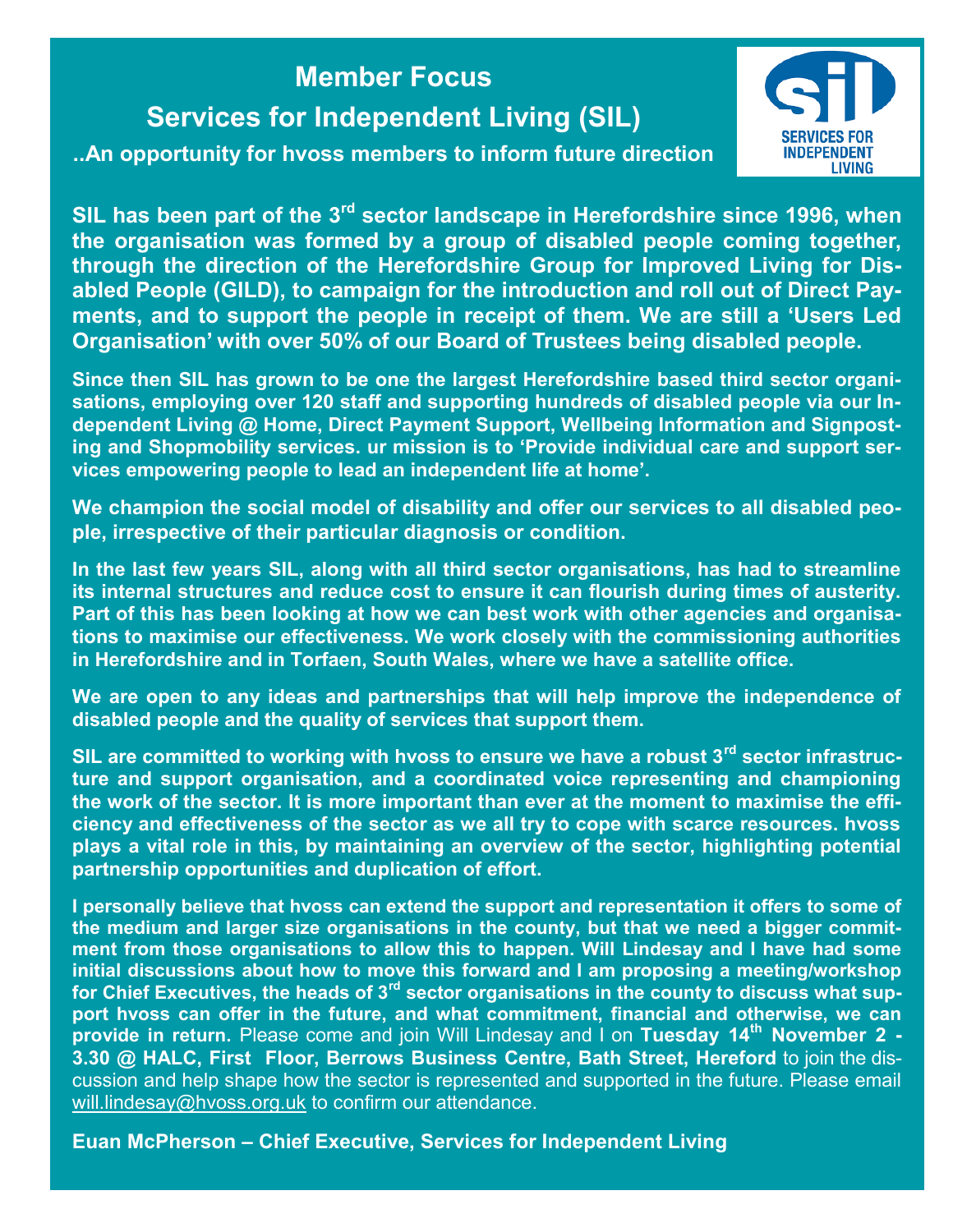#### **Important Update on Herefordshire Citizens Advice**

**You are probably aware from local press coverage or previous updates, that over the past year or so Herefordshire Citizens Advice has been facing uncertainty about its future. I'm therefore very pleased to be able to confirm that this valuable service, which offers free, independent advice will continue to be available in Herefordshire, thanks to the help of local Citizens Advice neighbours and some of our local councils.** 

Citizens Advice services in Herefordshire are now being run by Worcester Citizens Advice with support from Shropshire Citizens Advice and South Worcestershire Citizens Advice.

All services will remain the same, with people able to access the telephone helpline and attend face to face appointments for the same service at the same venues. The name will also remain unchanged.

The continuation of Citizens Advice services in Herefordshire has been made possible with savings made from the closure of the organisation and with support from existing funders including Herefordshire Council (who continue to provide free accommodation in Hereford) and continued funding provided by Leominster, Ledbury and Ross Town Councils and, of course, our own volunteers. In summary:

- Herefordshire will keeps its Citizens Advice Service based in the existing office at St Own Street, Hereford and there will continue to be outreach services in Leominster,
- Ledbury and Ross on Wye.
- People needing help will be able to access it in the same way as they do now. In the near future Citizens Advice will be aiming to recruit more volunteers and will be looking to secure extra funding so that it can keep providing help to people who have nowhere else to go.
- Citizens Advice Herefordshire will close as a separate charity later this year, and has ceased providing advice services as of Monday 2 October.

Thank you for the support you have given to Citizens Advice in Herefordshire. As you will see this is the end of one chapter in Herefordshire Citizens Advice's history but the start of a new one. I very much hope you will continue to support the important work we do. The Chief Executive of Worcester Citizens Advice, Martyn Saunders will be a key contact moving forward. Martyn is on holiday at the moment but can be contacted at [martyn.saunders@cabwhabac.org.uk.](mailto:martyn.saunders@cabwhabac.org.uk)

In the meantime if you need to speak to anyone before Martyn is back please get in touch with me: [christopher.boote@btinternet.com](mailto:christopher.boote@btinternet.com)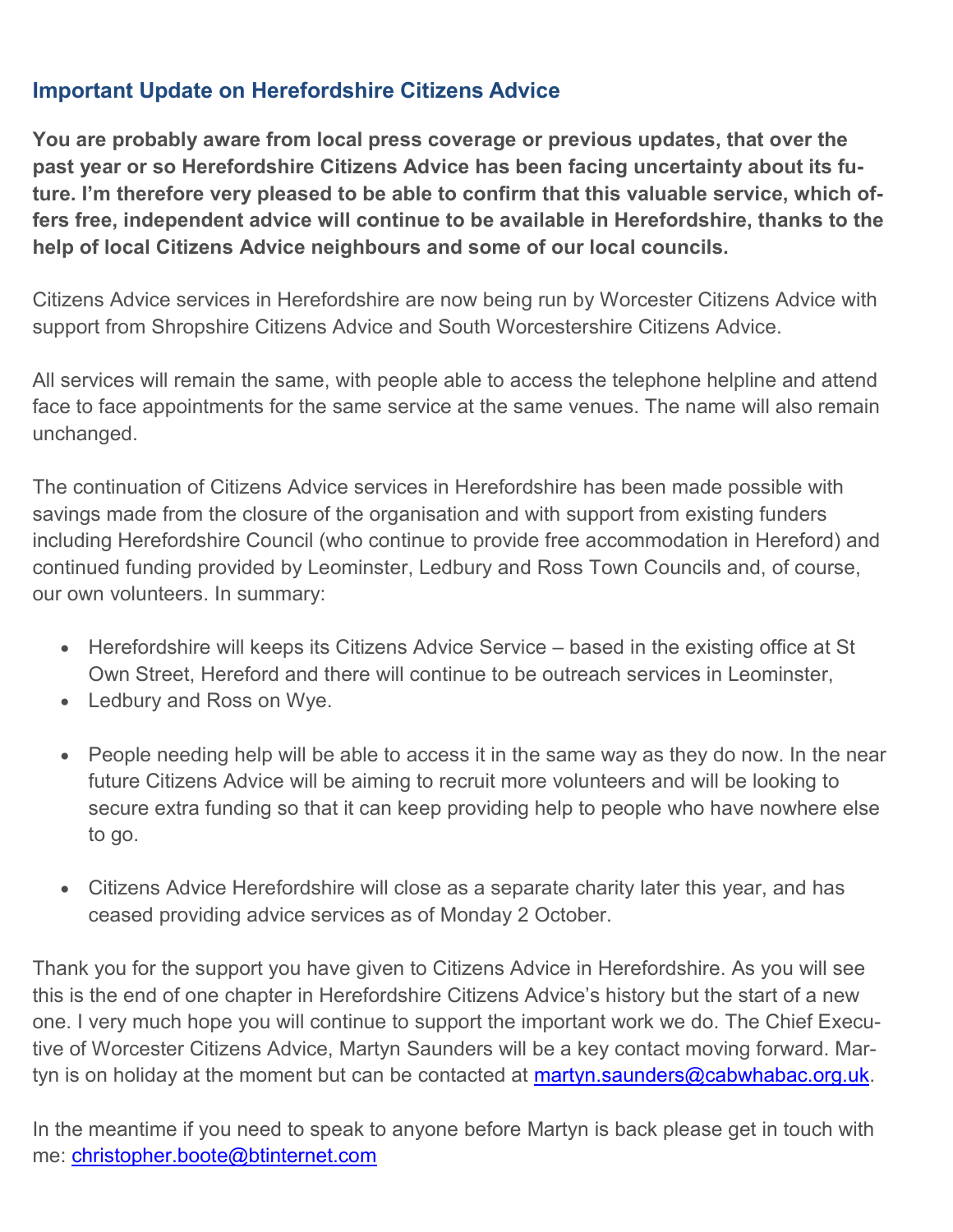## **Keeping children in Our county safe**

## **Safeguarding Children - Briefing held on Session 28 September 2017**

Paul Rooney, Herefordshire Local Authority Designated Officer (LADO) provided a excellent briefing session to hvoss members about safeguarding children in Herefordshire.

The role of the Local Authority Designated Officer (LADO) is set out in the HM Government guidance Working Together to Safeguard Children which outlines the procedures for managing allegations against people who work with children. The LADO is located within Children's Services and should be alerted to all cases in which it is alleged that a person who works with children has:

- behaved in a way that has harmed, or may have harmed, a child
- possibly committed a criminal offence against children, or related to a child
- behaved towards a child or children in a way that indicates they may pose a risk of harm to
- children.

 $\bullet$ Paul is involved in the management and oversight of individual cases, providing advice and guidance to employers and voluntary organisations, in addition to liaising with the police and other agencies, and monitoring the progress of cases to ensure that they are dealt with as quickly as possible consistent with a thorough and fair process.

If you receive an allegation against a member of staff, it is advisable to contact the LADO to ensure that correct decisions are made. Some allegations may not need to be referred to the LADO but Paul said "if you have any doubts or worries please do get in touch with me"

Paul said it is advisable for voluntary organisations to notify him of who their designated officer is. This will help Paul develop a direct relationship with the organisation.

Volunteers under our direct supervision are classed the same as a paid workers in relation to child protection, so it always best to assume volunteers are part of the system.

Volunteers can be of a concern as they are often less well screened, and often become involved in more informal settings. We also discussed the fact that our sector is very often involved in supporting the most vulnerable and disadvantaged. Risks are higher, but manageable with effective processes and procedures in place.

In assessing appropriateness for involvement of staff and volunteers, value based criteria assessment can be a real help in ensuring you are involving the right people in your work with children.

Child Neglect and abuse a big issue statistically, in Herefordshire this covers a broad range of issues, and our rurality contributes to this.

Children on children protection plan are categorised under 4 categories of abuse - physical, neglect, emotional , sexual.

LADO currently working with c300 contact, we were surprised to hear that only 4 of these relate to the voluntary and charitable sector.